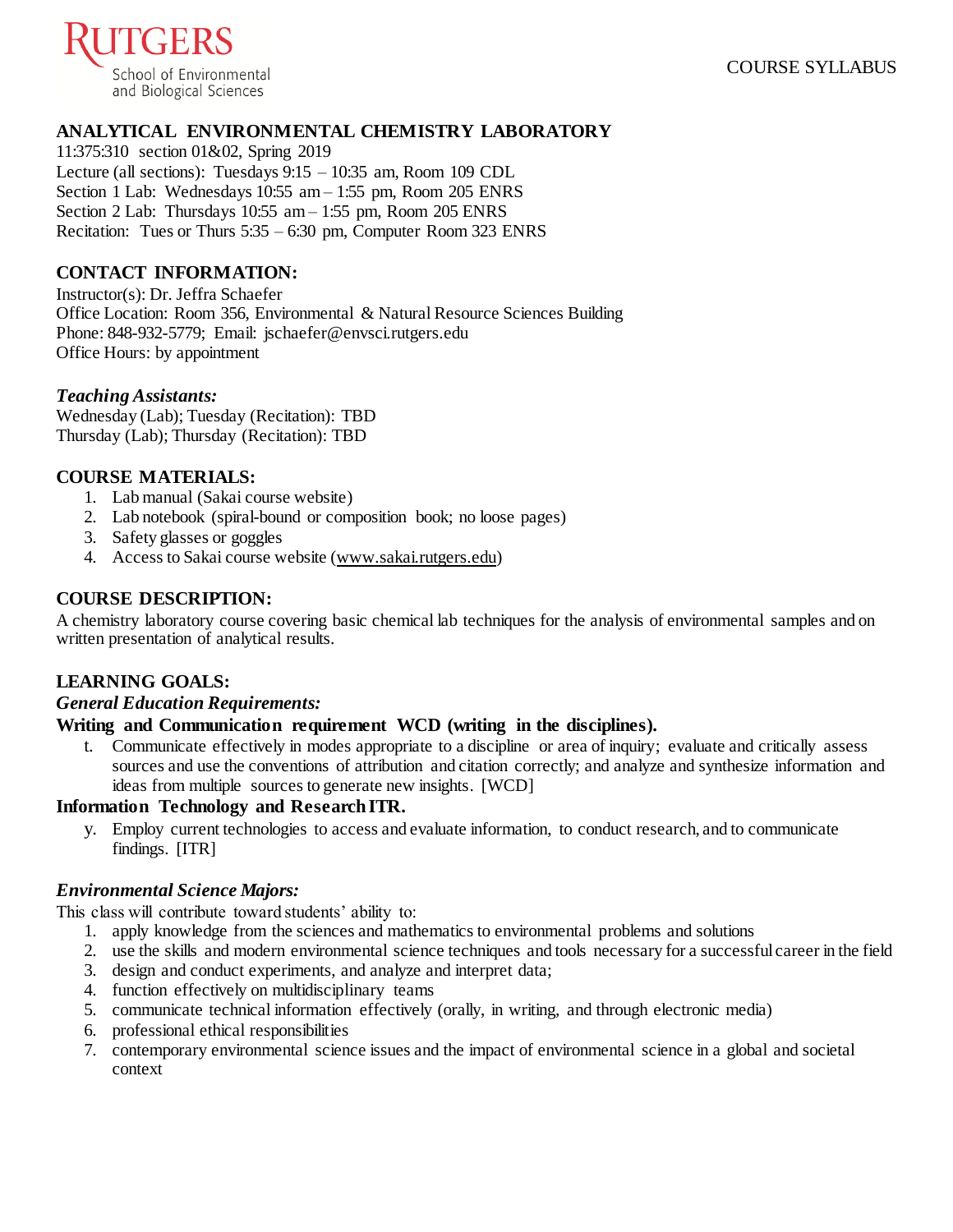

# **ASSIGNMENTS & ASSESSMENTS:**

|                                                | % within area | % of total, final grade |
|------------------------------------------------|---------------|-------------------------|
|                                                |               | 75%                     |
| Two short lab write-ups (Lab $1 \& 4$ ):       | 30%           |                         |
| Two formal lab reports:                        | 60%           |                         |
| Problem Set assignments                        | 10%           |                         |
|                                                |               | 20%                     |
| Pre-lab quizzes (avg individual & team score): | 50%           |                         |
| Team Problem Sets & Activities                 | 50%           |                         |
|                                                |               | 5%                      |
|                                                |               |                         |

*Lab report writing assignments:* There are two types of writing assignments: short lab write-ups and formal lab reports. Formal lab reports are to be written in the style of a journal article and will be subjected to in-class peer review. Late reports will be docked 10% per day, including weekends. No electronic versions allowed without prior approval.

#### **Short lab write-ups (% of individual performance grade)**:

- Lab 1: Water Quality (15%); *Due Week 4.*
- Lab 3: Methane by Gas Chromatography (Team Activity Grade); *Due Week 7 in class.*

Lab 4: PAH Analysis by High Performance Liquid Chromatography (15%); *Due Week 11.*

### **Formal lab reports (% of individual performance grade** ):

Lab 2: Nutrient Inputs and Eutrophication. *Due Week 8 and revisions due Week 10* (30%)

Lab 5: Metals in the Raritan River. *Due Week 13. Revisions due last day of classes.* (30%)

*Recitation:* It is expected that each student will attend recitation each week. Attendance will be recorded. While I prefer that you attend the same recitation section week, you are welcome to attend any of the available sections. Important information will be covered in recitation each week. Activities completed in recitation will be uploaded to the Assignments Tool on Sakai at the end of the period. These assignments will be used to assign grades for those individuals on the cusp between two grades  $(\pm 1\%)$ . Regular attendance and successful completion of the assignments will raise those students to the higher grade. Poor attendance and poor scores on the assignments will drop you to the lower grade.

*Pre-Lab Quizzes***:** Starting week 3, short quizzes will be given at the **start** of each lab class to determine whether you are prepared for the lab exercise by reading the lab manual ahead of time. After the individual assessment, teams will complete the quiz again as a group. The average score of your individual and team grade will serve as your Quiz grade (50% of your team performance grade). Late-comers will not be accommodated; you must arrive on time. See schedule provided and posted on the Sakai website to ensure you are prepared for the week's lesson.

*Problem Sets:* Short assignments, in the form of problem sets, figures, etc... will be assigned throughout the semester. Each student is expected to complete the assignment individually and be prepared to discuss the assignment in their assigned groups. All homework must be completed in a word processor and submitted in hard copy (paper only). Late problem sets will not be accepted.

*Boat Trip:* On Saturday May 4, each student will take a boat trip down the Raritan River on board the research vessel, the R/V Rutgers. Students will have the opportunity to collect field data, water and sediment samples at three different stations along the river. Students may choose either the morning or afternoon trip (2-3 hours in length). This is a **required** activity and will occur rain or shine. Missing this event will result in a **-5% penalty** of final grade, except in the event of a university or instructor-approved absence.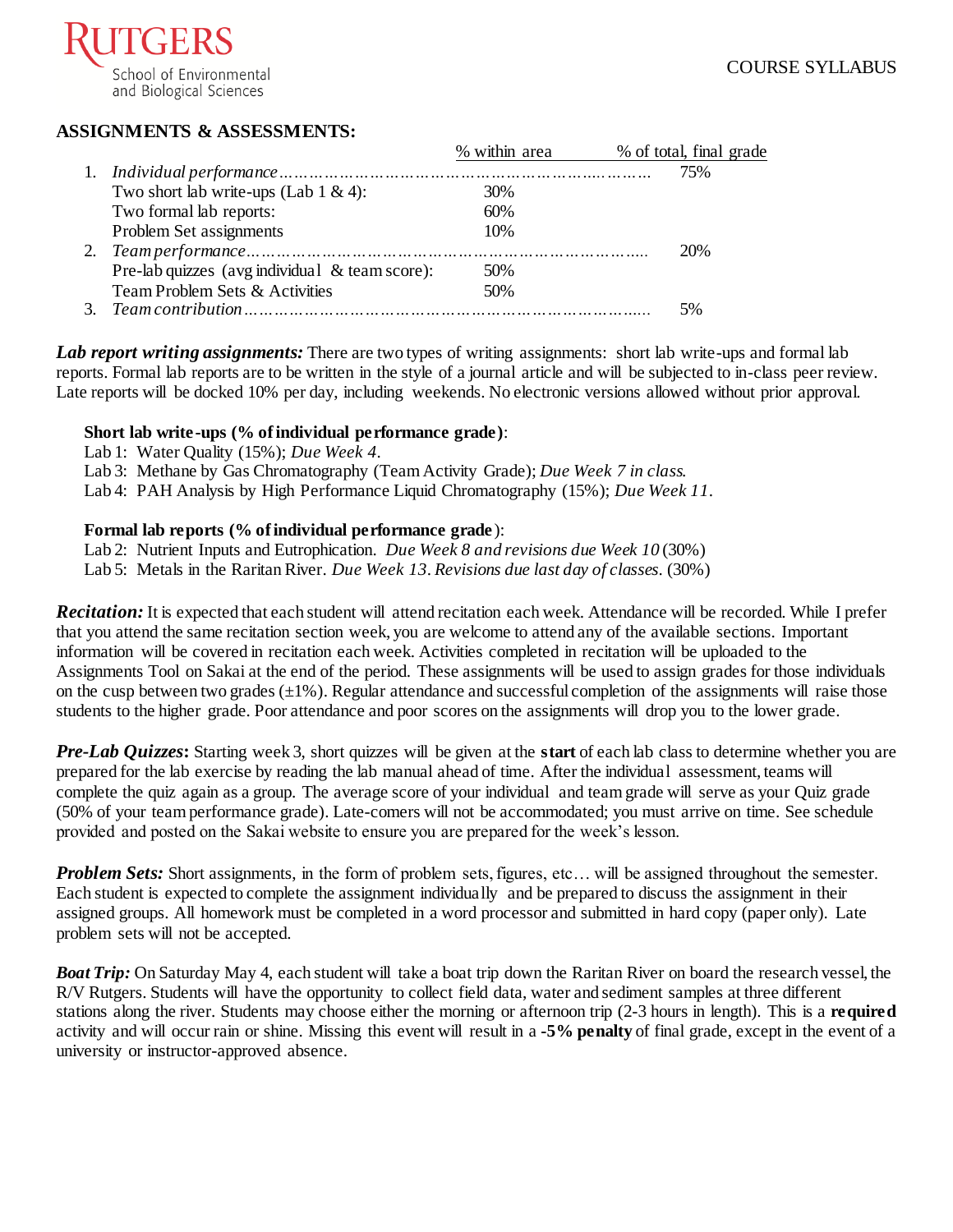

# **LATE ASSIGNMENTS AND MAKE-UPS:**

Meeting deadlines and completing assignments on time are important parts of this class. Thus, late lab reports and writeups without an acceptable excuse will be penalized 10% per day, including weekends. Students must make it to lab ontime – there will be no make-up quizzes or problem sets (these must be completed on time).

# **ACCOMMODATIONS FOR STUDENTS WITH DISABILITIES:**

Students with a disability: please see me immediately so that we may make any necessary arrangements to support a successful learning experience. For more information, please follow the procedures outlined at [https://ods.rutgers.edu/students/registration-form.](https://ods.rutgers.edu/students/registration-form) Full policies and procedures are a[t https://ods.rutgers.edu/](https://ods.rutgers.edu/)

# **ABSENCE POLICY:**

Students are expected to be on-time and attend all classes, including lecture (Tues) and the recitation (either Tues or Wed). There are *no* make-up labs. You must attend only the lab you are assigned to, not any other section.

# **COURSE SCHEDULE:**

See schedule in handout and posted on Sakai. Be sure to check the Announcements and Calendar on Sakai regularly for any changes.

# **FINAL EXAM:**

There is no final exam.

# **ACADEMIC INTEGRITY:**

Cheating will be taken very seriously in this class. All suspected cases of cheating will be automatically referred to the Office of Judicial Affairs, and we will recommend penalties appropriate to the gravity of the infraction.

The university's policy on Academic Integrity is available at [http://academicintegrity.rutgers.edu/academic-](http://academicintegrity.rutgers.edu/academic-integrity-policy)

[integrity-policy.](http://academicintegrity.rutgers.edu/academic-integrity-policy) The principles of academic integrity require that a student:

- properly acknowledge and cite all use of the ideas, results, or words of others.
- properly acknowledge all contributors to a given piece of work.
- make sure that all work submitted as his or her own in a course or other academic activity is produced without the aid of impermissible materials or impermissible collaboration.
- obtain all data or results by ethical means and report them accurately without suppressing any results inconsistent with his or her interpretation or conclusions.
- treat all other students in an ethical manner, respecting their integrity and right to pursue their educational goals without interference. This requires that a student neither facilitate academic dishonesty by others nor obstruct their academic progress.

uphold the canons of the ethical or professional code of the profession for which he or she is preparing. Adherence to these principles is necessary in order to ensure that

- everyone is given proper credit for his or her ideas, words, results, and other scholarly accomplishments.
- all student work is fairly evaluated and no student has an inappropriate advantage over others.
- the academic and ethical development of all students is fostered.
- the reputation of the University for integrity in its teaching, research, and scholarship is maintained and enhanced.

Failure to uphold these principles of academic integrity threatens both the reputation of the University and the value of the degrees awarded to its students. Every member of the University community therefore bears a responsibility for ensuring that the highest standards of academic integrity are upheld.